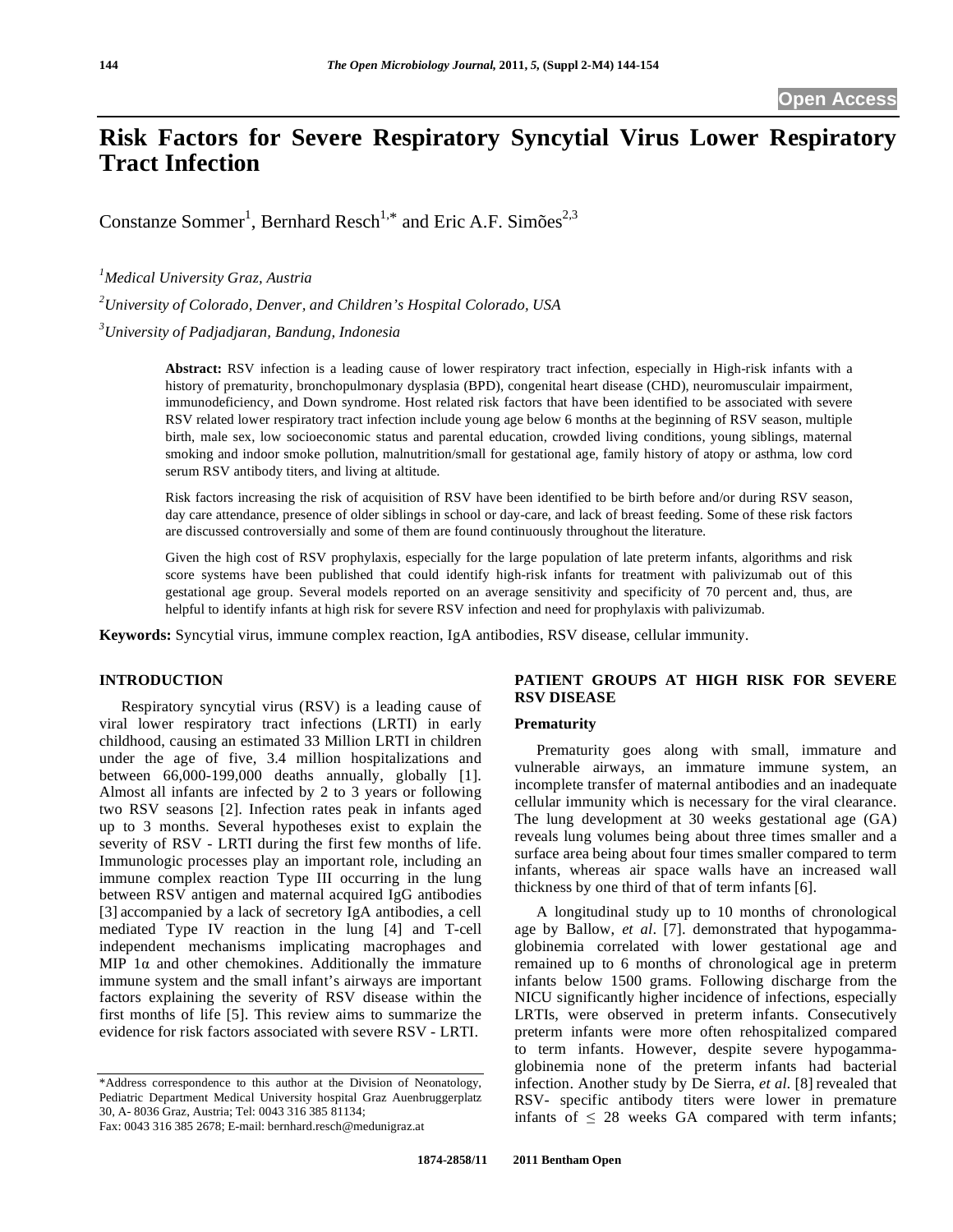and preterm infants of  $\geq$  29 weeks GA had RSV- specific titers against F and G protein comparable to those of term infants.

 Prematurity also alters the course of RSV infection. Prematurely born infants presented more often with apnoea, had a higher incidence of atelectasis/infiltrate and hyperinflation on radiographic examination, longer hospital stays, a higher physiologic stability index and therapeutic intervention score and were more likely to receive supplemental oxygen, ICU admission, mechanical ventilation and parenteral fluid therapy [9]. These findings were confirmed by a prospective study including infants younger than 24 months and being hospitalized for RSV infection [10] that revealed remarkable differences regarding length of hospital stay and severity of clinical course of disease demonstrated by higher LRI scores, more days of oxygen requirement and respiratory support between preterm and term born infants.

Horn, *et al.* [11] found significant differences regarding ICU admission and rate of intubation as well as length of hospital stay between preterm born and term born infants with the highest resource use in the late preterm infants of 33 - 35 weeks GA. In this study the rehospitalization rate due to RSV virus infection was 3.6%.

 Stevens, *et al.* [12] found a RSV rehospitalization rate of 7.6% in prematures born <32 weeks' gestation with the highest rate of 13,9% in the subgroup  $\leq 26$  weeks gestational age. The IMPACT trial [13] confirmed these findings and

revealed in infants < 35 weeks' gestation a rehospitalization rate of 8.1% in the placebo arm, in those born between 32-35 weeks' gestation this number was even higher (9.8%). Carbonell-Estrany, *et al*. [14] found a rehospitalization rate of 9% in infants born 32 weeks of gestation. However there were several studies with lower rates like studies by Resch, *et al.* [15] that observed a RSV rehospitalization rate of 2.5% in premature infants of 29 to 36 weeks gestation´, Law, *et al*. [16] with a rate of 3.6% in infants of 33-35 weeks' gestation and Figueras-Aloy, *et al*. [17] with a rate of 3.7% in infants

 Recent data by Gunville, *et al.* [18] showed again a higher rate of 6.6% (18/271) of children aged under 2 years born prematurely (<36 weeks' gestation) and being rehospitalized due to RSV disease. In the subgroup analysis 2.6% were below 32 weeks' gestation and 4.1% were of 32- 35 weeks' gestation.

A summary of the data is shown in Table **1**.

## **Bronchopulmonary Dysplasia (BPD)**

of 33-35 weeks' gestation.

 Ventilated preterm infants, especially those below 1000g birth weight, are at high risk for developing BPD. In these infants ventilation-induced volutrauma and oxygen toxicity as well as pre- and postnatal infections can initiate and sustain a pulmonary inflammatory response leading to a possible impaired development of the lung [19] Groothuis, *et al.* [20] were the first to study the burden of early rehospitalization in a prospective study including 30 infants

| <b>Study Years</b> | Reference No. | Country    | <b>Gestational Age</b> | <b>Total No. of Patients</b> | <b>Rehospitalization Rate (No.)</b> |
|--------------------|---------------|------------|------------------------|------------------------------|-------------------------------------|
| 1995-1996          | 11            | <b>USA</b> | $<$ 37 wk              | 304                          | $3,6\%$ (11)                        |
|                    |               |            | $\leq 32$ wk           |                              | $1,3\%$ (4)                         |
|                    |               |            | 33-35 wk               |                              | $1,6\%$ (5)                         |
|                    |               |            | $36$ wk                |                              | $0,7\%$ (2)                         |
| 1992-1996          | 12            | <b>USA</b> | $<$ 32 wk              | 1029                         | 7,6% (78)                           |
|                    |               |            | $\leq$ 26 wk           | 165                          | 13,9% (23)                          |
|                    |               |            | 27-28 wk               | 171                          | 9,9% (17)                           |
|                    |               |            | $>28-30$ wk            | 240                          | 7,5% (18)                           |
|                    |               |            | $>30-32$ wk            | 453                          | 4,4% (20)                           |
| 1996-1997          | 13            | <b>USA</b> | $<$ 35 wk              | 1502                         | 8,1%                                |
|                    |               |            | 32-25 wk               |                              | 9,8%                                |
|                    |               |            | $<$ 32 wk              |                              | 11%                                 |
| 1998-1999          | 14            | Spain      | $\leq$ 32 wk           | 584                          | 9% (53)                             |
| 1999-2000          | 15            | Austria    | $<$ 37 wk              | 281                          | $2,5\%$ (7)                         |
| 2000-2002          | 16            | Canada     | 33-35 wk               | 1832                         | $3,6\%$ (66)                        |
| 2005-2007          | 17            | Spain      | 33-35 wk               | 5441                         | 3,7% (202)                          |
| 2006-2007          | 18            | <b>USA</b> | $<$ 36 wk              | 271                          | $6,6\%$ (18)                        |
|                    |               |            | $<$ 32 wk              |                              | $2,6\%$ (7)                         |
|                    |               |            | 33-35 wk               |                              | $4,1\%$ (11)                        |

**Table 1. Prematurity and RSV- Related Rehospitalization Rates**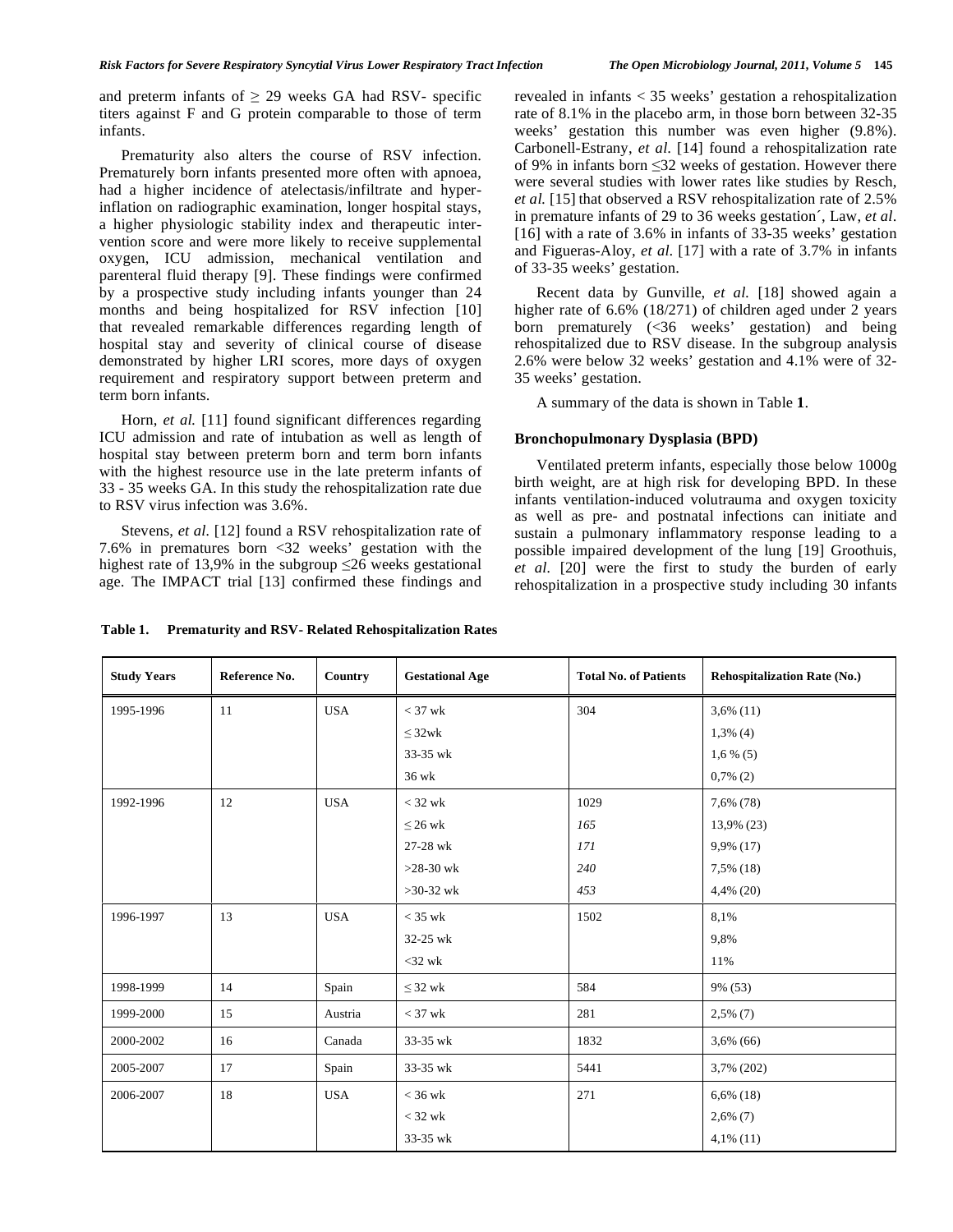< 2 years with BPD receiving home oxygen therapy after discharge from the hospital. In this group 11 of 15 hospitalizations were due to an RSV infection, 36% of the infants were admitted to the intensive care unit (ICU) 18% of whom required mechanical ventilation. In the PREVENT Study [21], a randomized placebo controlled trial on the use of intravenous immunoglobulin prophylaxis (RSV- IGIV) in preterm infants with and without BPD, 17.4% infants with BPD (26/149) were rehospitalized due to proven RSV infection. The IMpact- study [22], a randomized, double- blind, placebo controlled trial conducted in the United States, Canada and the United Kingdom determining the safety and efficiency of palivizumab, revealed an RSV- rehospitalisation rate of 12.8% in infants with BPD, which was reduced to 7.9% (39% reduction) in the group having received palivizumab prophylaxis. Thereafter several other studies revealed RSV hospitalization rates ranging up to 24.4% [11, 14, 23, 24]. Stevens, *et al.* [11] reported in a cohort of 131 infants requiring respiratory support beyond 36 weeks postconceptional age that 24.4% were rehospitalized due to RSV infection. They were also more likely to be admitted with RSV than infants with respiratory support up to 36 weeks postconceptional age. In the study of Carbonell- Estrany [14] RSV rehospitalization rate was 15% in infants with chronic lung disease. In the multivariate logistic regression model the higher risk for hospital admission in infants with chronic lung disease was a significant prognostic variable ( $p < 0.016$ ).

 Greenough, *et al.* [24] reported in retrospective review that in a study cohort of 235 neaontes prematurely born neonates < 32 weeks' gestation requiring oxygen beyong 28 days after birth 19% were readmitted to the hospital due to a proven RSV infection.

 A more recent study from The Munich RSV Study Group [25] reported on a rehospitalisation rate of 15.4% in preterm infants  $\leq$  35 GA with BPD. In the multivariate logistic regression model BPD as well as male sex and day careattendance of siblings yielded statistical significance as an independent predictor for RSV rehospitalisation.

 Another prospective German multicentre study from the RSV Paed Study Group [26] found RSV hospitalization rates of 12.3% (50/ 356) in preterm infants with BPD. The authors also reported on a significantly higher proportion of nosocomially acquired RSV infections in the BPD group (30.8 % *vs*. 9.8 %, p<0.001). In the univariant analysis the criterion premature infant having BPD requiring treatment over the last months was significantly associated with a complicated clinical course and was significantly and independently associated with the combined outcome "complicated course of disease" in the multivariate analysis. A summary is shown in Table **2**.

## **Congenital Heart Disease (CHD)**

 Infants with CHD are known to be at increased risk of severe illness from RSV infection regarding higher morbidity (more complicated clinical course, e.g. need for assisted ventilation or longer duration of oxygen supplementation) and higher mortality rate that first was reported by MacDonald, *et al.* [27] to be as high as 37%. Navas, *et al.* [28] from the PICNIC Study Group in Canada reported on 260 (16.4%) out of 1584 patients with RSV infection having underlying cardiac disease. These children required oxygen supplement for a significant longer time period and had a significantly higher mortalitiy rate (3.4%) compared to children without cardiac disease. In a following study from the PICNIC Study Group Wang, *et al.* [29] reported on a lower rate of 8.2% (57/689) of children with underlying cardiac disease showing a mortality rate of 5.3%.. In the Cardiac Trial (1998) [30] the use of RSV hyperimmune globulin in the prevention of severe RSV infection was associated with increased mortality, thus, the newly developed humanized monoclonal antibody, palivizumab, had to be proven to be safe in this particular population. Feltes, et al. (2003) [31] published data of a multicenter, randomized, double-blind, placebo-controlled trial of 1287 children with hemodynamically significant CHD reporting on an RSV hospitalization rate of 9.7% (63/648) that was impressively reduced by 45% using monthly palivizumab prophylaxis. Based on this data an AAP policy statement was released in 2003 [32] recommending RSV prophylaxis with palivizumab for children <24 months with underlying hemodynamically significant CHD. This recommendation was also outlined in the revised AAP guidelines in 2009 [33]. The Palivizumab Outcome Registry Group (2008) [34] collected data on 1500 children with CDH accounting for 7.7% of the entire registry cohort of 19548, who received

| Table 2. Chronic Lung Disease (CLD)/ Bronchopulmonary Dysplasia (BPD) and RSV- Related Rehospitalization Rates |  |  |
|----------------------------------------------------------------------------------------------------------------|--|--|
|                                                                                                                |  |  |

| <b>Study Years</b> | Reference No. | $RSV + CLD/BPD (No.)$<br>Country |               | <b>Total No. of Patients</b> | <b>Mortalitiy Rate (No.)</b> |
|--------------------|---------------|----------------------------------|---------------|------------------------------|------------------------------|
| 1985-1986          | 20            | <b>USA</b>                       | 59% (16)      | 30                           | 0%                           |
| 1994               | 21            | <b>USA</b>                       | 17,4% (26)    | 149                          | $1,3\%$ (2)                  |
| 1996               | 22            | USA, Canada, UK                  | 12,8% (34)    | 266                          | $1,0\%$ (5)                  |
| 1992-1996          | 11            | <b>USA</b>                       | 7,6% (78)     | 1029                         | 0%                           |
| 1998-1999          | 14            | Spain                            | 15% (8)       | 53                           | $1,8\%$ (1)                  |
| 1994-1997          | 24            | UK                               | 19% (45)      | 235                          | ٠                            |
| 1998-1999          | 25            | Germany                          | $15,4\%$ (8)  | 53                           | ٠                            |
| 1999-2005          | 26            | Germany                          | $12,3\%$ (50) | 356                          | $8,0\%$ (4)                  |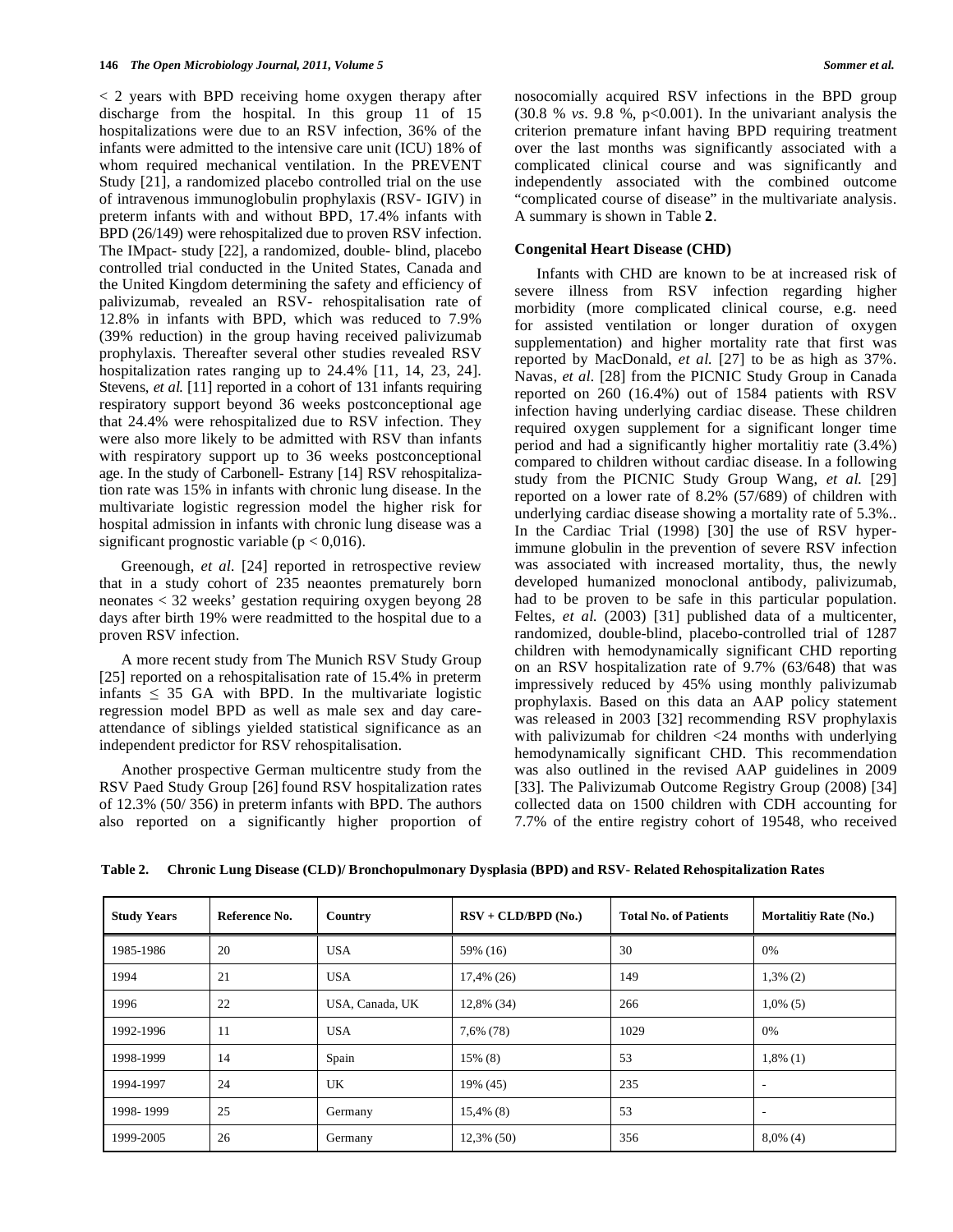RSV prophylaxis with palivizumab over four seasons (2000- 2004). The majority (71%) had acyanotic CDH. Overall, only 1,9% exhibited rehospitalization due to laboratoryconfirmed RSV infection. The hospitalization rate was significantly higher for subjects with compared to those without diagnosis of CDH (1.9 % *vs.* 1.2%,  $p < 0.03$ ), but was significantly lower compared to former trials. A recent California state-wide study by Chang*, et al.* (2010) [35] on the use of palivizumab in CDH demonstrated a 19% reduction rate of RSV related hospitalizations being equal to seven fewer RSV hospitalizations per year for patients with hemodynamically significant CHD. In a Danish study [36] predictors of RSV hospitalization included Down syndrome (OR 3.24, 95% CI 1.80 to 5.80), cardiomyopathy (odds ratio (OR) 5.84, 95% CI 1.26 to 27.16) and hemodynamically significant heart disease (OR 1.53, 95% CI 1.04 to 2.26) by multivariate analysis. Predictors for the need of respiratory support during RSV hospitalization including supplemental oxygen, nasal continuous positive airway pressure or mechanical ventilation were young age (relative risk (RR) 0.47, 95% CI 0.32 to 0.67 per additional year of age) and cardiac decompensation (RR 1.81, 95% CI 1.02 to 3.23).

 Table **3** summarizes rehospitalization rates due to RSV in children with CHD.

## **Neuromuscular Impairment**

 Another group of infants being at increased risk for severe RSV infection are those with neuromuscular impairment. Factors predisposing to a more severe course of RSV disease in neuromuscular disease include the impaired ability to clear secretions from the airways due to ineffective cough resulting from respiratory muscle weakness and the high prevalence of gastro-oesophageal reflux and swallowing dysfunction, which leads to aspiration [37]. Several studies have proven the increased morbidity and mortality in patients with an underlying neurological impairment. Based on these data recommendations for RSV prophylaxis in this high risk group have been integrated in the AAP guidelines published 2009 [33]. A more detailed essay is the subject of another chapter in this supplement.

## **Immunodeficiency, Immunosuppression**

 Patients with severe combined immune deficiency syndrome and those with acquired immune deficiency syndrome appear to be highly susceptible to severe, persistent infections due to a variety of microorganisms, of which viruses likely are the most common. Infants show prolonged viral shedding and increased morbidity and mortality rates associated with RSV infection [37]. RSV was recognized as a cause of severe disease following bone marrow transplantation (BMT). The presence of neutropenia and lymphopenia was identified as being risk factors for the development of LRTI infections. A phase-1 study among adult recipients of hematopoietic stem cell transplantation (HSCT) showed that intravenous palivizumab was well tolerated among HSCT patients with and without RSV infection [38]. In infants a decision analysis model of palivizumab prophylaxis to prevent RSV related mortality after pediatric BMT revealed a 10% increase in survival in infants who had received palivizumab. The absolute survival rate increased from 83% to 92% [39]. Hall*, et al.* (1986) [40] described a cohort of immunocompromized children receiving anticancer therapy and found prolonged viral shedding as well as higher incidences of LRTI and a higher mortality rate (15%) compared to immune competent children. Cole *et al*  (2001) [41] also reported on a common finding of prolonged viral shedding in 18 children with cancer and laboratory confirmed RSV infection. Mortality related to RSV infection was low independent whether or not specific antiviral therapy was given. These findings were confirmed by King*, et al.* (1993) [42] in infants with human acquired immunodeficiency syndrome (HIV) and RSV infection. However, a more recent study from South Africa [43] found HIV infected children being at increased risk of viral LRTI presenting more often as viral pneumonia and having a higher mortality rate compared to not HIV infected children. Additionally, HIV- infected children showed a less seasonal associated occurrence of RSV infection than non-infected infants.

 Overall these data suggest that infants following solid organ or HSC transplantation, infants with congenital or acquired immunodeficiency and those under immunosuppressive therapy are a possible new target group to for RSV prophylaxis with palivizumab.

A summary is displayed in Table **4**.

#### **Down Syndrome**

 Down syndrome is the most common chromosomal abnormalitiy and due to it´s variability of immunulogic impairments and concomitant respiratory patholoy it is associated with a high risk of respiratory tract infections.

**Table 3. Congenital Heart Disease (CHD) and RSV- Related Rehospitalization Rates** 

| <b>Study Years</b> | Reference No. | Country     | $RSV + CHD (No.)$<br><b>Total No. of Patients</b> |       | <b>Mortality Rate (No.)</b> |
|--------------------|---------------|-------------|---------------------------------------------------|-------|-----------------------------|
| 1976-1980          | 27            | <b>USA</b>  | 11,8% (27)                                        | 229   | 37% (10)                    |
| 1988-1991          | 28            | Canada      | $16,4\%$ (260)                                    | 1584  | $3,5\%$ (9)                 |
| 1993               | 29            | Canada      | 8,3% (57)                                         | 689   | $5,3\%$ (3)                 |
| 1998-2002          | 30            | Multicenter | $9,7\%$ (63)                                      | 648   | $6,3\%$ (4)                 |
| 2000-2006          | 36            | <b>USA</b>  | 3,0% (1596)                                       | 53207 | $1,9\%$ (10)                |
| 1996-2003          | 37            | Denmark     | 9,7% (313)                                        | 3239  | none                        |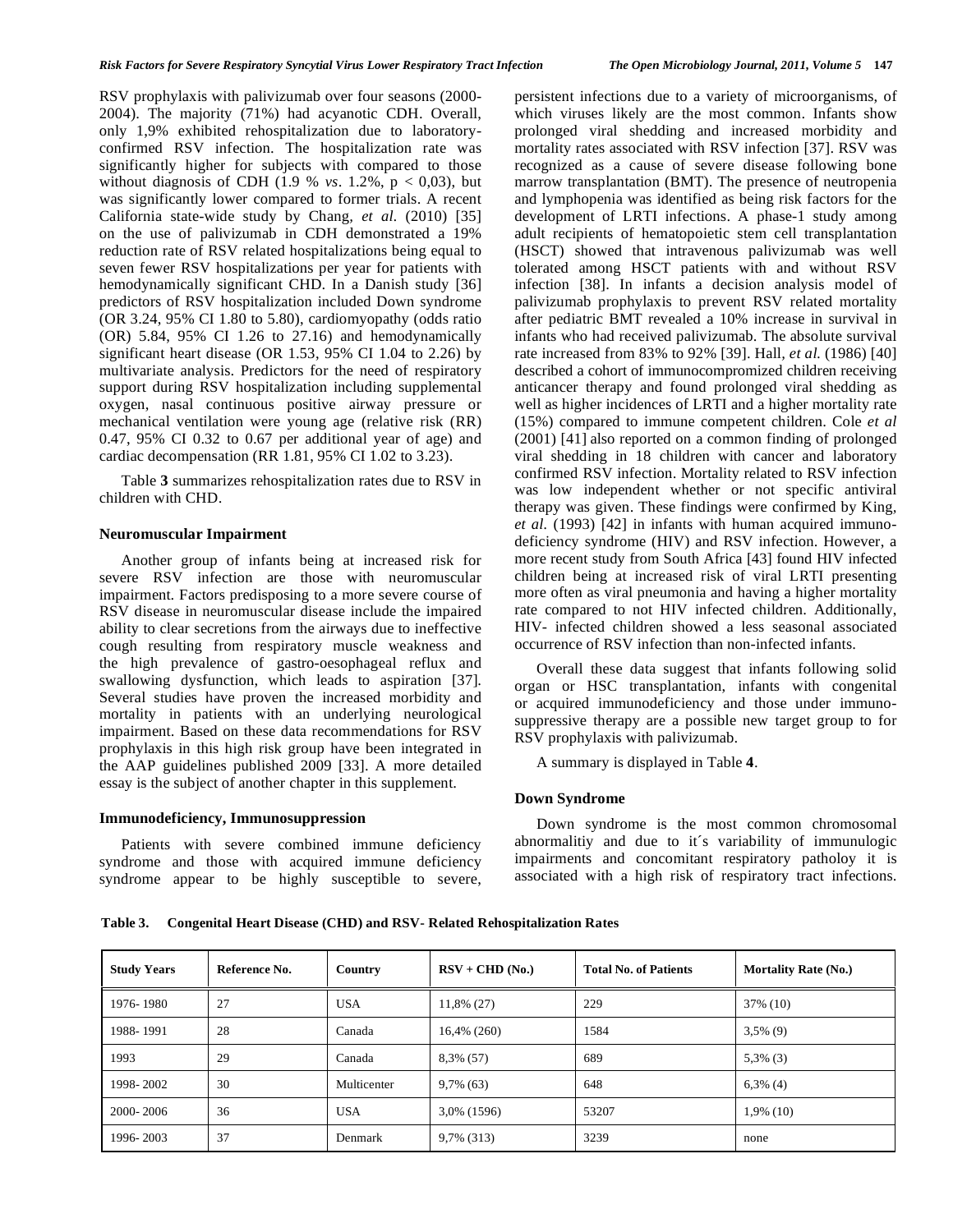| <b>Study Years</b> | <b>Reference</b><br>No. | Country      | Immunosuppression +<br>RSV(No.) | Total No. of<br><b>Patients</b> | <b>Underlying Disease</b>                                                                |
|--------------------|-------------------------|--------------|---------------------------------|---------------------------------|------------------------------------------------------------------------------------------|
| 1974-1984          | 41                      | <b>USA</b>   | 7,7% (47)                       | 608                             | Immune compromized (chemotherapy, cortico-steroid<br>therapy, immuno-deficiency disease) |
| 1994-1998          | 42                      | <b>USA</b>   | (18)                            | unknown                         | Cancer with polychemotherapy                                                             |
| 1990-1993          | 43                      | <b>USA</b>   | $7,6\%$ (10)                    | 131                             | <b>HIV</b>                                                                               |
| 1997-1998          | 44                      | South Africa | $5,3\%$ (23)                    | 433                             | <b>HIV</b>                                                                               |

**Table 4. Immunosuppression/ Immunodeficiency and RSV- Related Hospitalization Rates**

Bloemers*, et al.* (2007) [44] reported an incidence of 9,9% in children with down syndrome. The rate of hospitalization for RSV was lower in children with Down snydrome without chronic heart disease (7,6%) than in preterm children with Down syndrome (9,4%) or children with Down syndrome and significant chronic heart disease (11,9%). Disease severity was not different in children with and without additional risk factors such as prematurity or chronic heart disease. In contrast Hilton*, et al.* (1999) suspected that chronic heart disease does not influence the high admission rate to hospital in children with Down syndrome, but seems to increase the severity of disease. Kristensen (2009) [36] also showed in a multivariante analysis that children with Down syndrome had an increased risk of hospitalization of RSV infection. A very recent study by Bloemers*, et al.* (2010) [45] showed that hospitalization for RSV induced respiratory tract infections in children with Down syndrome did not significantly increase the risk of long- term airway morbidity, whereas in children without Down syndrome the reportet association between development of recurrent wheezes and severe RSV related respiratory tract infection was confirmed. Unexpectantly a high incidence of recurrant wheezes in children with Down syndrome, both with and without history of RSV related respiratory tract infection, was found.

# **HOST RELATED RISK FACTORS INCREASING SEVERITIY OF RSV INFECTION**

## **Age < 6 Months at the Beginning of the RSV Season**

 Young age at the beginning of the RSV season is a risk factor for both the development of LRTI as well as hospitalization due to RSV infection. Several factors play an important role including the immature immune system, narrow airways and a bias toward a TH2-type response. Law*, et al.* (1998) [46] showed that age below 12 weeks and a GA below 37 weeks contributed independently to the severity of RSV infection. A review of recent studies of RSV hospitalization rates [47] revealed that approximately 10% to 28% of infants hospitalized with RSV are aged below 6 weeks, 49% to 70% below 6 months, and 66% to 100% below 1 year. The greatest risk factor for hospitalization due to RSV infection appears to be the first few months of life when they coincide with the first half of the RSV season. This data was also confirmed by two Spanish studies from the IRIS Group [17, 48] showing that infants with a chronological age below 10 weeks at the onset of the RSV season were at higher risk for RSV related hospitalization.

#### **Multiple Birth**

 In a study cohort from Denver between 1993 and 1989 twins and triplets were reported to have a significantly higher risk of sever RSV LRTI and higher rates of RSV related hospitalizations compared to matched singletons [49]. This finding was confirmed by a study on hospitalization rates in preterm infants aged 29 to 36 weeks by Resch*, et al.* in 2005 [15] that revealed multiple gestation being a risk factor for RSV related hospitalization (odds ratio 5,500, CI 95% 1.439- 21.028). In the Spanish FLIP and FLIP- 2 studies [17,48] multiple birth was not associated with higher rates of RSV related hospitalizations. However, the authors did not perform a multivariate regression analysis.

## **Male Sex**

 Male sex is known to be a risk factor for severe RSV LRTI. An analysis of representative studies over the last 30 years found the risk ratio of boys to girls being 1.425:1 [47]. The reason therefore seems to be of anatomic nature that boys have shorter and narrower airways and are more likely to develop bronchial obstruction in case of RSV infection. Whereas male sex was regarded as a strong and independent risk factor for RSV related hospitalization in the Canadian PICNIC study [16] this finding could not be confirmed by the data of the Spanish FLIP study [48].

#### **Low Socioeconomic Status and Parental Education**

 Less parental education and low socioeconomic status have also been reported to be risk factors for RSV infection [50]. Only one study from Sweden in 2002 [51] examined the role of socioeconomic status in a non-individual setting in detail showing a positive correlation with the percentage of immigrants and per capita income by univariate analysis. Several studies [48, 52, 53] however, could not confirm the association of less- educated mothers or parents with an increased risk for RSV LRTI. In combination with other risk factors maternal education was positively correlated with RSV related hospitalization in an early epidemiologic study from Tucson in 1991 [54] .

#### **Crowded Living Conditions /Siblings**

 Both crowded living conditions and siblings appear to be important risk factors for more severe RSV LRTI and RSV related hospitalization. Reasons therefore include the increased likelihood of exposure to the virus and subsequently the increased risk for infection. Many studies demonstrated a significant effect of increased numbers of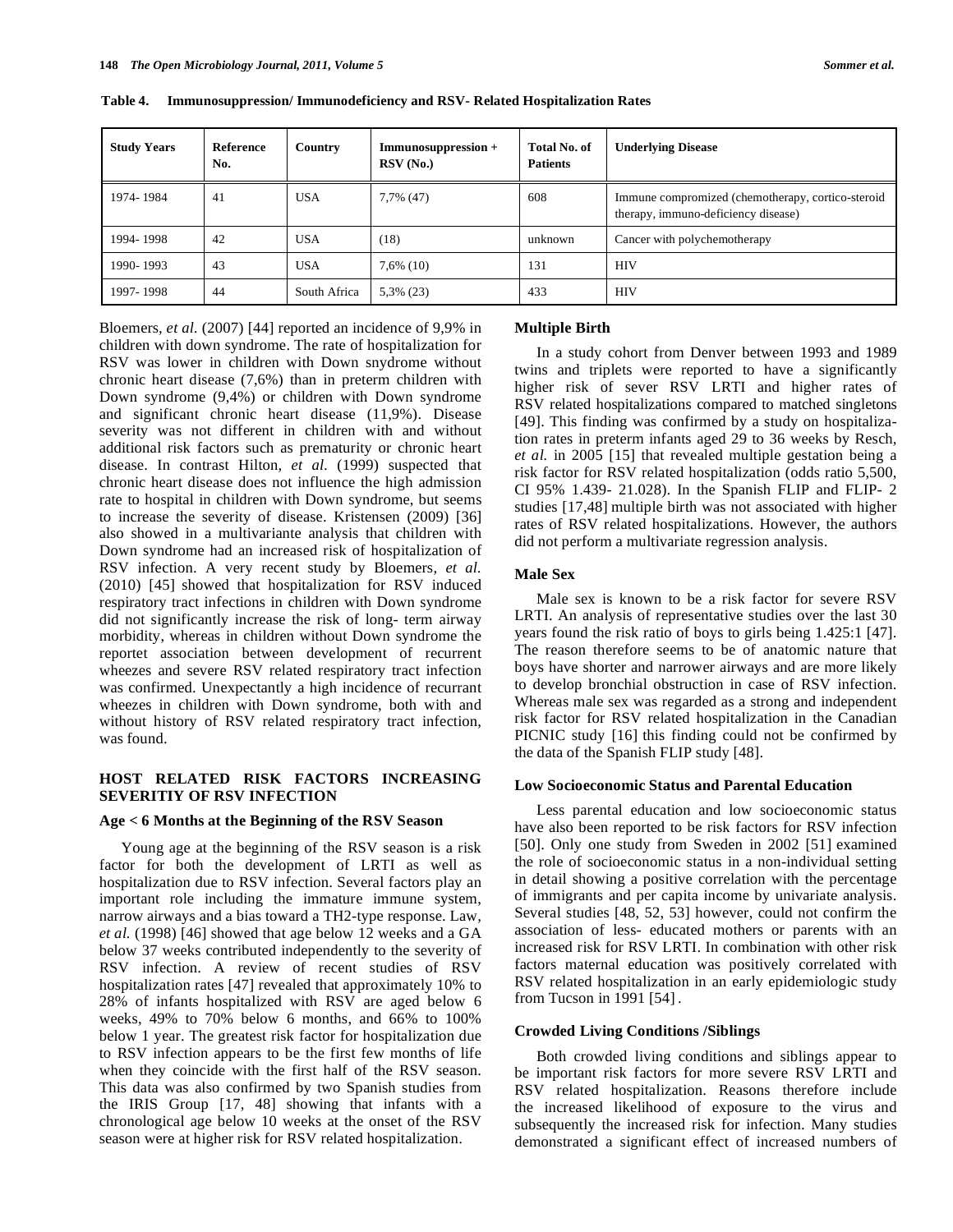persons sharing a bedroom on RSV LRTI [47]. This effect was increased in families with low maternal education and even more in families with low maternal education who had not breast-fed their babies. School- and preschool-aged siblings carry an increased for the young infant to acquire RSV infection. In the Canadian PICNIC study [16] the presence of preschool-aged siblings was significantly and independently associated with an increased risk for RSV related hospitalization, and a weaker association was found with the presence of school-aged siblings. Crowding, defined as 5 or more people living in one household, was also demonstrated to be a significant risk factor for RSV related hospitalization. In some contrast the Spanish FLIP study [48] revealed that only school-aged siblings and the presence of more than 4 additional residents and visitors at home were risk factors significantly associated with RSV related hospitalization. In the FLIP-2 study [17] the effect of schoolaged siblings was confirmed but not crowding by use of the same definition. The Munich RSV Study Group [25] found that siblings at day care attendance significantly augmented the risk for RSV related hospitalization.

#### **Maternal Smoking and Indoor Smoke Pollution**

 Studies on the influence of smoking in the household on the risk of bronchiolitis and RSV LRTI associated hospitalization are conflicting [47,55]. The Spanish FLIP [48] and FLIP-2 [17] studies revealed that the presence of more than two smokers at home was associated with a higher risk of RSV related hospitalization by bivariate analysis. Also The Canadian PICNIC- Study [16] reported household exposure to cigarette smoke from 2 or more smokers being predictive for RSV related hospitalization. The inconsistent evidence on the effect of tobacco smoke exposure on RSV LRTI needs further evaluation, and hence, the AAP stated that the term air pollution better might characterize this risk factor [33].

## **Malnutrition/Small for Gestational Age**

 The role of malnutrition has not been studied in industrialized nations. The only existing studies looking at these risk factors were carried out in developing countries. All of them conclude that RSV was less frequently diagnosed in malnourished compared to well-nourished children. Thus, malnutrition has not been proven to be a risk factor for the development of RSV LRTI. The suspected reason for that phenomenon might be that a lower immune response provides protection against severe RSV disease [47]. Although low birth weight is recognized as a risk factor for severe RSV disease the role of intrauterine growth restriction has only been examined in the Canadian PICNIC- Study [16] being an independent risk factor for hospitalization for RSV infection. However, intrauterine growth restriction was found to be a risk for death due to RSV disease in developing countries [47].

## **Family History of Atopy of Asthma**

 The association of RSV infection with a family history of allergic disorders is discussed controversial. On the one hand RSV is a major cause of recurrent wheezing and "asthma" during the following years after an first severe RSV LRTI, on the other hand a disposition to asthma causing recurrent wheezing is also a cause of debate. In the Canadian PICNICstudy [16] a history of eczema in a first degree family member was found to be an independent protective factor for RSV hospitalization. However, no association was found for family history wheezing or any other allergic disorder. Data from the Spanish FLIP-2- study [17] confirmed these findings showing that a family history of wheezing did not reach statistical significance. In the previous FLIP- study [48] however, the history of wheezing in the family was found to be of statistical significance, whereas the interaction between a history of asthma or eczema in the family did not reach statistical significance in the multivariate logistic regression analysis.

#### **Low cord Serum Antibody Titers**

 High titers of maternally derived RSV neutralizing antibodies are inversely associated with the incidence of acute RSV LRI during the first six months of life. In preterm infants incomplete maternally antibody transfer has been implicated to increase the risk for severe RSV infection [56]. RSV peak activity during winter epidemics appear to be associated with decreased herd immunity in the population, especially among mothers. In case of high maternal antibody titers during the latter part of the RSV season, infants born during this period might be protected. Babies conceived at the end of a RSV season may have lower antibody titers due to a natural decline of antibodies during the year and thus might be more susceptible to RSV disease at the time of birth [57] A recent study from Stensballe*, et al.* (2009) [56] showed a temporal association of cord- blood RSV antibody levels and rate of hospitalization for RSV in infants under 6 months of age in Denmark. The incidence of RSV hospitalization increased when RSV antibody titers (to the log base 2) declined below 7.5, and the RSV epidemic peaked shortly after the nadir of the mean antibody level

## **Living at Altitude**

 An analysis comparing hospitalization rates for children at 3 altitude categories (<1500 m; 1500–2500 m; and >2500 m) found that infants living at altitudes higher than 2500 m were 33% more likely to be hospitalized (relative risk [RR]: 1.30;  $P < 0.018$ ) than those at moderate altitudes, with 1- to 4year-old children exhibiting an 80% increase in their hospitalization rates (RR: 1.80; P <.001) [58]. Altitude can have numerous respiratory effects including lower oxygen saturation values, impaired ciliary activity, and hypoxiarelated pulmonary vasoconstriction.

 A summary of the host related risk factors of RSV is displayed in Table **5**.

## **RISK FACTORS FOR ACQUISITION OF RSV**

## **Birth before or during RSV Season**

 As mentioned above birth during the first half of the RSV season is a risk factor for RSV LRTI requiring hospitalization. One aspect is that birth shortly before and early after onset of RSV season results in a longer exposure period to RSV at a very young age. Another aspect is the fact that maternal antibodies titers to RSV show a seasonal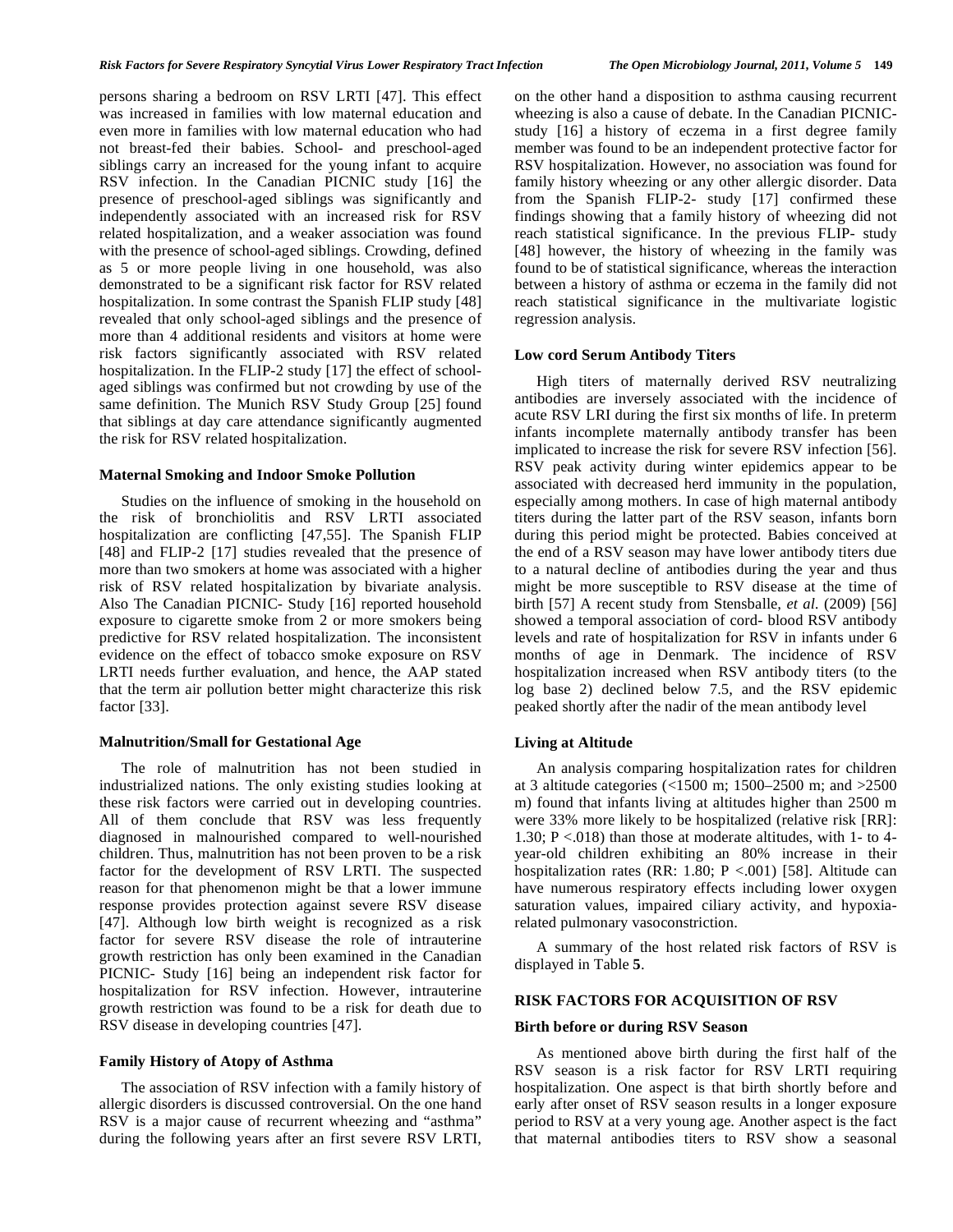| Table 5. | <b>Host Related Risk Factors for RSV Infection</b> |  |  |
|----------|----------------------------------------------------|--|--|
|          |                                                    |  |  |

| <b>Risk Factors</b>                                      | <b>PICNIC Study (2004) [16]</b><br>33-35 GA n=1758                                                                                    | <b>FLIP Study (2004)</b> [48]<br>$33-35$ GA n= 186                                                                                                                  | FLIP- 2 Study (2008) [17]<br>33-35 GA $n=202$                                                                                                                  | <b>Other Studies</b>                                                                                                   |
|----------------------------------------------------------|---------------------------------------------------------------------------------------------------------------------------------------|---------------------------------------------------------------------------------------------------------------------------------------------------------------------|----------------------------------------------------------------------------------------------------------------------------------------------------------------|------------------------------------------------------------------------------------------------------------------------|
| Age < 6 months at<br>the beginning of<br>the RSV season  | not performed                                                                                                                         | Age < 10 weeks<br>OR 3.75 (2.59- 5.45);<br>$P = 0.0$                                                                                                                | Age < 10 weeks<br>OR 2.99 (2.23-4.01);<br>$P = 2.11 * E^{-13}$                                                                                                 | Law, et al. (2003) [46]                                                                                                |
| <b>Multiple Birth</b>                                    | not performed                                                                                                                         | $N = 64(34.4\%)$<br>$P = 0.761$                                                                                                                                     | $N = 76(37.6%)$<br>$P=0.083$                                                                                                                                   | Simoes, et al. (1993) [49]<br>Resch, et al. (2005) [15]                                                                |
| <b>Male Sex</b>                                          | OR 1.91 (1.10-3.31);<br>$P = 0.02$                                                                                                    | $N=117(62.9\%)$ ;<br>$P = 0.057$                                                                                                                                    | $N=121(59.9\%)$ ;<br>$P = 0.083$                                                                                                                               |                                                                                                                        |
| Low socioeconomic<br>status and parental<br>education    | not performed                                                                                                                         | No school or primary:<br>$N=60(32.3%)$<br>High school or university:<br>$N = 126(67,8%)$                                                                            | not performed                                                                                                                                                  | Jansson, et al. (2002) [51]<br>Anderson, et al. (1988) [52]<br>Mc Connockie (1986) [53]<br>Holberg, et al. (1991) [54] |
| <b>Crowded living</b><br>conditions/siblings             | $>$ 5 individuals in the home<br>OR 1.69 (0.93-3.10);<br>$P = 0.088$<br>Preschool age siblings<br>OR 2.76 (1.51-5.03);<br>$P = 0.001$ | $>$ 4 residents and visitors<br>OR 1.91 (1.19-3.07); P= $0.0074$<br>School age siblings $\geq 1$<br>OR 2.85 (1.88-4.33); P= $9.4*E^{-7}$                            | $>$ 4 residents and visitors<br>OR 1.37 (0.85-2.20);<br>$P = 0.238$<br>School age siblings/day care<br>attendance<br>OR 2.04 (1.53-2.74);<br>$P = 1.47*E^{-6}$ | Liese, et al. (2003) [25]                                                                                              |
| <b>Maternal smoking</b><br>and indoor smoke<br>pollution | $\geq$ 2 smokers in the<br>household<br>OR 1.71 (0.97-3.00);<br>$P = 0.064$                                                           | Tobacco smoke at home<br>OR 0.95 (0.66-1.36); P= 0.859<br>Mother smoking<br>OR 1.49 (1.01-2.18); P= $0.055$<br>$\geq$ 2 smokers<br>OR 1.41 (0.92-2.14); $P = 0.146$ | Tobacco smoking during<br>pregnancy<br>OR $1.61(1.16-2.25)$ ; P= 0.0044                                                                                        |                                                                                                                        |
| Malnutrition/<br><b>Small</b> for<br>gestational age     | OR 2.19 (1.14-4.22);<br>$P = 0.019$                                                                                                   | not performed                                                                                                                                                       | not performed                                                                                                                                                  |                                                                                                                        |
| <b>Family history of</b><br>atopy of asthma              | OR 0.42 (0.18-0.996);<br>$P=0.049$                                                                                                    | Family history of wheezing<br>OR 1.90 $(1.19-3.01)$ ; P= 0.0068                                                                                                     | Family history of wheezing<br>OR 1.22 $(0.89-1.66)$ ; P= 0.236                                                                                                 |                                                                                                                        |
| Low cord serum<br>antibody titers                        | not performed                                                                                                                         | not performed                                                                                                                                                       | not performed                                                                                                                                                  | Stensballe, et al. (2009) [56]<br>Stensballe, et al. (2003) [57]                                                       |

OR Odds ratio; P p-value, N number, GA gestational age.

variation with lower levels within the first half of the RSV season due to the fact that mothers have not been exposed to RSV for a longer time period. In the Canadian PICNIC study [41] the logistic regression analysis showed that birth between November and January was one of the five independent predictors for the increased risk of RSV hospitalization. This data was also confirmed by the Munich RSV Study Group [19] Risk factor analysis revealed that discharge between October and December was associated with a higher risk for RSV hospitalization (OR 2.1; 0,99- 4,4; P=0,05). The two Spanish FLIP and FLIP- 2 studies, [38, 39] however, demonstrated that infants with a chronological age below 3 months or less at onset of RSV season were at higher risk for RSV hospitalization.

Discharge from the NICU during RSV season was not a single significant risk factor.

# **Day Care Attendance/ Older Siblings in School or Day-Care**

 In the past the attendance of infants and young children in a child care setting or a day care group was regarded as a significant risk factor for acquisition of LRTI. Henderson*, et al.* (1979) [50] already described that nearly all 103 healthy children, who did not have prior exposure to RSV, became infected in a day- care setting during a 10- year time period. Several further studies confirmed this association [37] Liese, et al. [19] from the Munich RSV Study Group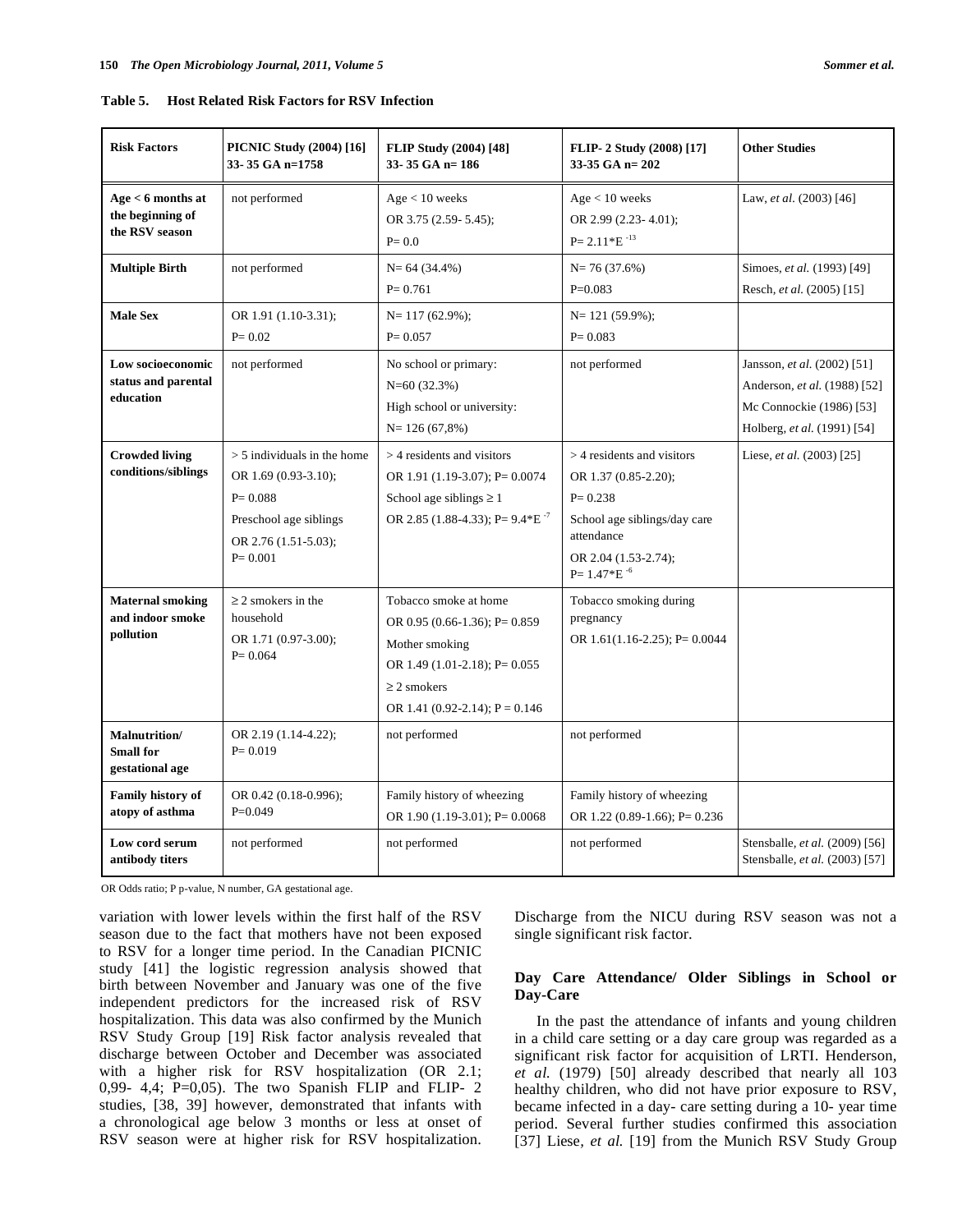found that the presence of siblings in day-care attendance increased the risk factor for RSV rehospitalisation in preterm infants  $\leq$ 35 weeks gestational age significantly, whereas daycare attendance of the child itself was not a significant risk factor. In the Canadian PICNIC study [41] day-careattendance of children was the single greatest risk factor in preterm infants born at a gestational age of 33- 35 weeks, whereas the two Spanish studies- FLIP and FLIP-2 study [38,39] revealed no significant association between RSV hospitalization and day- care attendance in this age group. This was partly explained by the limited utilization of daycare centres in the study population (<5%).

#### **Lack of Breast Feeding**

 The role of breast-feeding in preventing RSV disease and hospitalization for RSV is undisputed. However data about the specific protective effect of breast- feeding on RSV infection are conflicting. The reason for its protective effect is attributed to RSV- IgA and lactoferrin in the breast milk as well as to the fact that breast milk promotes maturation probably through the influence of prolactin. The Spanish FLIP- Study [38] found breast feeding for  $>2$  months protective against RSV hospitalization whereas the FLIP-2 Study [39] did not show a protective effect against RSV. Again in the Canadian PICNIC – Study [41] absence of breast feeding was not found to be an independent predictor for RSV- infection. However, some studies indicate that the absence of breast-feeding in combination with other risk factors like crowding, passive smoke exposure or low socioeconomic status significantly increases the risk for development of RSV LRTI [37].

 A summary of risk factors for acquisition of RSV is displayed in Table **6**.

## **MODELS FOR PREDICTING RSV IN THE LATE PRETERM INFANTS**

 Given the high cost of RSV prophylaxis, especially for the large population of late preterm infants, an algorithm that could identify high-risk infants with significant specificity and sensitivity could support the evidence base for recommendations for treatment of this group. Since the AAP had already made broad recommendations for prophylaxis of children in the 33-35 wGA group, we aimed to develop an European model for predicting which premature infants 33 to 35 weeks gestational age were at highest risk for hospitalization. Initially we used data from Spain and Germany [58] to develop the model then we validated the scoring system using studies from Denmark [59], France [60] and Italy[61].

 The model assigns individual weights to the 7 most predictive factors from the FLIP study: birth  $\pm 10$  weeks from the beginning of the RSV season; birth weight; breast fed 2 or fewer months; number of siblings aged 2 years or older; number of family members with atopy; number of family members with wheezing; and sex [59,60,61,62]. In the original study, information on these 7 factors examined by discriminant function analysis resulted in a diagnostic accuracy of 71% when trying to identify premature infants hospitalized with RSV. Discriminant function analysis optimizes which variables discriminate between two or more naturally occurring groups, here RSV-hospitalized vs. non-RSV-hospitalized premature infants 33 to 35 wGA. The summary diagnostic accuracies of the initial model derived from the FLIP 2 study as well as the validations from Munich, France, Italy and Denmark are presented in Table **7**. It is currently being implemented in some countries to determine the most effective application of palivizumab in this population.

 Sampalis*, et al.* [63] also developed a scoring system, based on a logistic regression model, using prospectively collected data on 1758 Canadian infants 33-35wGA, 66 of whom were hospitalized,and validated using the FLIP 2 study data. The risk score also included 7 risk factors and cutoff scores of 0-48, 49-64, and 65- 100 for low-, moderate-, and high-risk subjects, respectively. The sensitivity and specificity for predicting RSV hospitalization were 68% and 72%, respectively, with the Canadian data and 62% and

| <b>Risk Factors</b>                                             | <b>PICNIC Study (2004) [16]</b><br>33-35 GA n=1758 | <b>FLIP Study (2004) [48]</b><br>33-35 GA $n=189$                                                     | FLIP- 2 Study (2008) [17]<br>33-35 GA $n = 202$                                                           | <b>Other Studies</b>               |
|-----------------------------------------------------------------|----------------------------------------------------|-------------------------------------------------------------------------------------------------------|-----------------------------------------------------------------------------------------------------------|------------------------------------|
| Birth before or<br>during RSV season                            | OR 4.88 $(2.57-9.29)$ ;<br>$P = < 0.001$           | Chronological age at start of<br>RSV season $\leq 10$ wk<br>OR 3.95 (2.65-5.90);<br>$P = 3.2*E^{-11}$ | Chronological age at start of RSV season<br>$\leq 10$ wk<br>OR 2.99 $(2.23-4.01)$ ;<br>$P = 2.11*E^{-13}$ | Liese, <i>et al.</i> $(2003)$ [25] |
| Day care attendance<br>/older siblings in<br>school or day care | OR 12.32 (2.56-59.34);<br>$P = 0.002$              | School age siblings $(≥ 1)$<br>OR 2.85 (1.88-4.33);<br>$P = 9.4*E^{-7}$                               | School age siblings or day care attendance<br>OR 2.04 (1.53-2.74);<br>$P = 1.47*E^{-6}$                   |                                    |
| <b>Lack of breast</b><br>feeding                                | OR 1.75 (1.08-2.82);<br>$P = 0.02$                 | Breast feeding $\leq$ 2 months<br>OR 3.26 (1.96-5.42);<br>$P = 5.5 * E^{-6}$                          | not significant                                                                                           |                                    |

#### **Table 6. Risk Factors for RSV Acquisition**

OR Odds ratio; P p-value, N number, GA gestational age.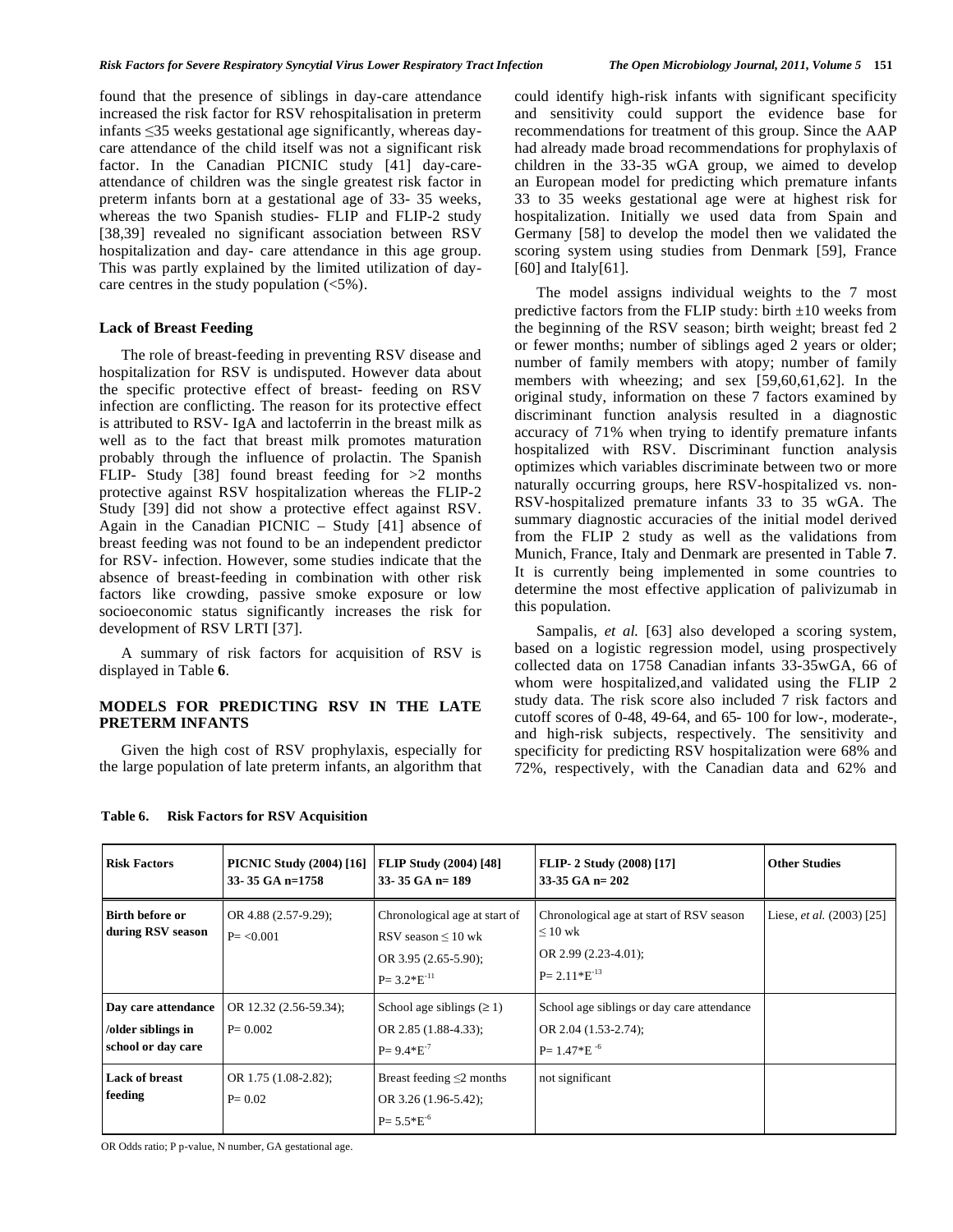**Table 7. European Risk Factor Scoring Models and their Diagnostic Values** 

|                                                                  | Reference | N    | <b>Sensitivity</b> | <b>Specificity</b> | PPV $\%$ | $NPV$ % | LR   | Diagnostic Accuracy % |
|------------------------------------------------------------------|-----------|------|--------------------|--------------------|----------|---------|------|-----------------------|
| FLIP 15 variable model                                           | 59        | 550  | 0.71               | 0.72               | 56       | 83      | 2.56 | 72                    |
| <b>FLIP Final 8 variable model</b>                               | 59        | 489  | 0.75               | 0.72               | 58       | 84      | 2.66 | 73                    |
| <b>Munich 7 variable model</b>                                   | 59        | 370  | 0.88               | 0.72               | 13       | 99      | 3.17 | 73                    |
| French 7 variable model                                          | 61        | 231  | 0.51               | 0.68               | 44       | 73      | 1.59 | 63                    |
| French 8 variable model including<br>'pets at home'              | 61        | 231  | 0.69               | 0.63               | 48       | 80      | 1.86 | 65                    |
| French 8 variable model including<br>'day care outside the home' | 61        | 231  | 0.60               | 0.64               | 46       | 76      | 1.67 | 63                    |
| French 8 variable model including<br>'number of smokers'         | 61        | 231  | 0.53               | 0.64               | 42       | 73      | 1.46 | 60                    |
| Italian 6 variable model                                         | 62        | 56   | 0.83               | 0.70               | 75       | 79      | 2.79 | 77                    |
| Danish 7 Variable Model                                          | 60        | 2529 |                    |                    |          |         |      | 66                    |

PPV = positive predictive value

NPV = negative predictive value

 $LR = likelihood ratio of a positive test$ 

Number of children at school was used in place of number of siblings over two years old.

66%, respectively, with the FLIP data set. In a single center study using this scoring tool [64], in 430 children over 3 seasons, 346 infants in the low risk group received no prophylaxis, while 78 of 84 moderate to high risk infants received prophylaxis. None of the latter group was hospitalized, but 5/346 low risk group infants were hospitalized. Thus it would appear that the Canadian scoring tool identified most high risk babies for prophylaxis since the overall rate of hospitalization was 5/430 (1.2%) compared to the rate of 66/1758 (3.7%) [65] in the multicenter study of un-prophylaxed Canadian infants. Validation of the European Risk Factor Scoring Tool is being undertaken in Holland and other European countries.

#### **REFERENCES**

- [1] Nair H, Nokesc DJ, Gessnere BD, *et al*. Global burden of acute lower respiratory infections due to respiratory syncytial virus in young children: a systematic review and meta-analysis. Lancet 2010; 375: 1545-55.
- [2] Glezen WP, Taber LH, Frank AL, Kasel JA. Risk of primary infection and reinfection with respiratory syncytial virus. Am J Dis Child 1986; 140: 543-6.
- [3] Delgado MF, Coviello S, Monsalvo AC, *et al*. Lack of antibody affinity maturation due to poor Toll-like receptor stimulation leads to enhanced respiratory syncytial virus disease. Nat Med 2009; 15: 34-41.
- [4] Schmidt AC, Johnson TR, Openshaw PJM*, et al*. Respiratory syncytial virus and other pneumoviruses: a review of the international symposium—RSV 2003. Virus Res 2004; 106: 1-13.
- [5] Hall CB. Respiratory syncytial virus. textbook of pediatric infectious diseases.  $5<sup>th</sup>$  ed. 2004; 185A: 2315-41.
- [6] Wert SE. Normal and abnormal structural development of the lung. In: Polin RA, Fox WW, Abmann SH, Eds. Fetal and neonataly physiology. Philadelphia: Saunders 2004; pp 784-94.
- [7] Ballow M, Cates KL, Rowe JC, Goetz C, Desbonnet C. Development of the immune system in very low birth weight (less than 1500g) premature infants: concentration of plasma immunoglobulins and patterns of infections. Pediatr Res 1986; 20: 899-904.
- [8] De Sierra TM, Kumar ML, Wasser TE, Murphy BR, Subbarao EK. Respiratory syncytial virus-specific immunoglobulins in preterm infants. J Pediatr 1993; 122: 787-91.
- [9] Meert K, Heidemann S, Abella B, Sarnaik A. Does prematurity alter the course of respiratory syncytial virus infection? Crit Care Med 1990; 18: 1357-9.
- [10] Resch B, Gusenleitner W, Mueller W. The impact of respiratory syncytial virus infection: a prospective study in hospitalized infants younger than 2 years. Infection 2002; 30: 193-7.
- [11] Horn SD, Smout RJ. Effect of prematurity on respiratory syncytial virus hospital resource use and outcomes. J Pediatr 2003; 143: 133-41.
- [12] Stevens TP, Sinkin RA, Hall CB, Maniscalco WM, McConnochie KM. Respiratory syncytial virus and premature infants born at 32 weeks' gestation or earlier: hospitalization and economic implications of prophylaxis. Arch Pediatr Adolesc Med 2000; 154: 55-61.
- [13] American Academy of Pediatrics. Committee on Infectious Disease and Committee on Fetus and Newborn. Prevention of Respiratory Syncytical Virus Infections: Indications for the Use of Palivizumab and Update on the Use of RSV-IGIV. Pediatrics 1998; 102: 1211-6.
- [14] Carbonell-Estrany X, Quero J, Bustos G, *et al*. Rehospitalization because of respiratory syncytial virus infection in premature infants younger than 33 weeks of gestation: a prospective study. IRIS Study Group. Pediatr Infect Dis J 2000; 19: 592-7.
- [15] Resch B, Pasnocht A, Gusenleitner W, Mueller W. Rehospitalizations for respiratory disease and respiratory syncytial virus infection in preterm infants of 29-36 weeks gestational age. J Infect 2005; 50: 397-403.
- [16] Law BJ, Langley JM, Allen U, *et al*. The Pediatric Investigators Collaborative Network on Infections in Canada study of predictors of hospitalization for respiratory syncytial virus infection for infants born at 33 through 35 completed weeks of gestation. Pediatr Infect Dis J 2004; 23: 806-14.
- [17] Figueras-Aloy J, Carbonell-Estrany X, Quero-Jiménez J, *et al*; IRIS Study Group. FLIP-2 Study: risk factors linked to respiratory syncytial virus infection requiring hospitalization in premature infants born in Spain at a gestational age of 32 to 35 weeks. Pediatr Infect Dis J 2008; 27: 788-93.
- [18] Gunville CF, Sontag MK, Stratton KA*, et al*. Scope and impact of early and late preterm infants admitted to the PICU with respiratory illness. J Pediatr 2010; 157: 209-14.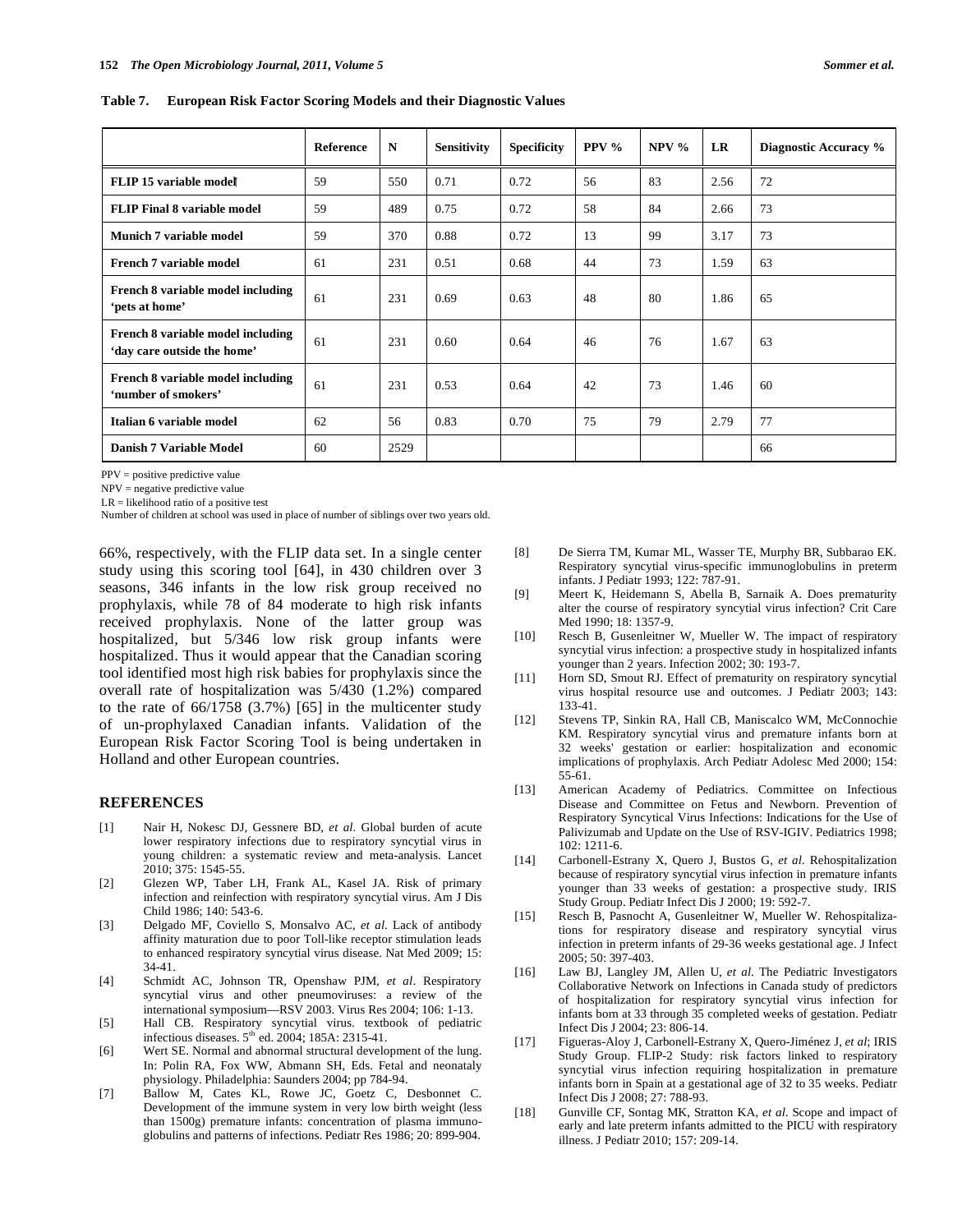- [19] Thomas W, Speer CP. Bronchopulmonary dysplasia: epidemiology, pathogenesis and treatment. Monatsschrift Kinderheilkd 2005; 153: 211-9
- [20] Groothuis JR, Gutierrez KM, Lauer BA. Respiratory syncytial virus infection in children with bronchopulmonary dysplasia. Pediatrics 1988; 82: 199-203.
- [21] The PREVENT Study Group. Reduction of respiratory syncytial virus hospitalization among premature infants and infants with bronchopulmonary dysplasia using respiratory syncytial virus immune globulin prophylaxis. Pediatrics 1997; 93: 93-7.
- [22] The IMpact- RSV Study group. Palivizumab, a humanized respiratory syncytial virus monoclonal antibody, reduced hospitalization from respiratory syncytial virus infection in high-risk infants. Pediatrics 1998; 102: 531-7.
- [23] Thomas M, Bedford-Russell A, Sharland M. Hospitalization for RSV infection in ex-preterm infants-implications for use of RSV immune globulin. Arch Dis Child 2000; 83: 122-7
- [24] Greenough A, Cox S, Alexander J, *et al*. Health care utilisation of infants with chronic lung disease, related to hospitalisation for RSV infection. Arch Dis Child 2001; 85: 463-8.
- [25] Liese JG, Grill E, Fischer B, Roeckl-Wiedmann I, Carr D, Belohradsky BH; Munich RSV Study Group. Incidence and risk factors of respiratory syncytial virus-related hospitalizations in premature infants in Germany. Eur J Pediatr 2003; 162: 230-6.
- [26] Simon A, Ammann RA, Wilkesmann A, *et al*; DSM RSV Paed Study Group. Respiratory syncytial virus infection in 406 hospitalized premature infants: results from a prospective German multicentre database. Eur J Pediatr 2007; 166: 1273-83.
- [27] MacDonald NE, Hall CB, Suffin SC, Alexson C, Harris PJ, Manning JA. Respiratory syncytial viral infection in infants with congenital heart disease. N Engl J Med 1982; 307: 397-400.
- [28] Navas L, Wang E, de Carvalho V, Robinson J. Improved outcome of respiratory syncytial virus infection in a high-risk hospitalized population of Canadian children. Pediatric Investigators Collaborative Network on Infections in Canada. J Pediatr 1992; 121: 348-4.
- [29] Wang EE, Law BJ, Stephens D. Pediatric Investigators Collaborative Network on Infections in Canada (PICNIC) prospective study of risk factors and outcomes in patients hospitalized with respiratory syncytial viral lower respiratory tract infection. J Pediatr 1995; 126: 212-9.
- [30] American Academy of Pediatrcs. Committee on Infectious Disease and Committee on Fetus and Newborn. Prevention of respiratory syncytial virus infection: indication for the use of palivizumab and update on the use of RSV. IGIV. J Pediatr 1998; 102: 1211-6.
- [31] Feltes TF, Cabalka AK, Meissner HC, *et al*. Cardiac Synagis Study Group. Palivizumab prophylaxis reduces hospitalization due to respiratory syncytial virus in young children with hemodynamically significant congenital heart disease. J Pediatr 2003; 143: 532-40.
- [32] American Academy of Pediatrics. Committee on Infectious Disease and Committee on Fetus and Newborn. Revised indications for the use of palivizumab and respiratory syncytial virus immunoglobulin intravenous for the prevention of respiratory syncytial virus infections. Pediatrics 2003; 112: 1442-6.
- [33] American Academy of Pediatrcs. Committee on Infectious Disease and committee on Fetus and Newborn. Modified recommandations for the use of palivizumab for prevention of respiratory syncytial virus infections. Pediatrics 2009; 124: 1694-701.
- [34] Cohen SA, Zanni R, Cohen A, Harrington M, VanVeldhuisen P, Boron ML; Palivizumab Outcomes Registry Group. Palivizumab use in subjects with congenital heart disease: results from the 2000- 2004 Palivizumab Outcomes Registry. Pediatr Cardiol 2008; 29: 382-7.
- [35] Chang RK, Chen AY. Impact of palivizumab on RSV hospitalizations for children with hemodynamically significant congenital heart disease. Pediatr Cardiol 2010; 31: 90-5.
- [36] Kristensen K, Stensballe LG, Bjerre J, *et al*. Risk factors for respiratory syncytial virus hospitalisation in children with heart disease. Arch Dis Child 2009; 94: 785-9.
- [37] Resch B, Manzoni P, Lanari M. Severe respiratory syncytial virus (RSV) infection in infants with neuromuscular diseases and immune deficiency syndromes. Paediatr Respir Rev 2009; 10: 148-53.
- [38] Boeckh M, Berrey MM, Bowden RA, Crawford SW, Balsley J,
- Corey L. Phase 1 evaluation of the respiratory syncytial virusspecific monoclonal antibody palivizumab in recipients of hematopoietic stem cell transplants. J Infect Dis 2001; 184: 350-4.
- [39] Thomas NJ, Hollenbeak CS, Ceneviva GD, Geskey JM, Young MJ. Palivizumab prophylaxis to prevent respiratory syncytial virus mortality after pediatric bone marrow transplantation: a decision analysis model. J Pediatr Hematol Oncol 2007; 29: 227-32.
- [40] Hall CB, Powell KR, MacDonald NE, *et al*. Respiratory syncytial viral infection in children with compromised immune function. N Engl J Med 1986; 315: 77-81.
- [41] Cole PD, Suh JS, Onel K, Stiles J, Armstrong D, Dunkel IJ. Benign outcome of RSV infection in children with cancer. Med Pediatr Oncol 2001; 37: 24-9.
- [42] King JC Jr, Burke AR, Clemens JD, *et al*. Respiratory syncytial virus illnesses in human immunodeficiency virus- and non-infected children. Pediatr Infect Dis J 1993; 12: 733-9.
- [43] Madhi SA, Schoub B, Simmank K, Blackburn N, Klugman KP. Increased burden of respiratory viral associated severe lower respiratory tract infections in children infected with human immunodeficiency virus type-1. J Pediatr 2000; 137: 78-84.
- [44] Bloemers BLP, van Furth AM, Weijerman ME, *et al*. A novel risk factor for respiratory syncytical virus bronchiolitis- A prospective birth cohort study. Pediatrics 2007; 120: 1076-81.
- [45] Bloemers BLP, van Furth AM, Weijerman ME, *et al*. High incidence of recurrent wheeze in children with Down Syndrome with and without previous respiratory syncytial virus lower respiration tract infection. Pediar Infect Dis J 2010; 29: 39-42.
- [46] Law B, Mac Donald N, Langley J. Severe respiratory syncytial virus infection among otherwise healthy prematurely born infants: what are we trying to prevent? Paediatr Child Health 1998; 3: 402-4.
- [47] Simoes EA. Environmental and demographic risk factors for respiratory syncytial virus lower tract disease. J Pediatr 2003; 143: 118-26.
- [48] Figueras-Aloy J, Carbonell-Estrany X, Quero J; IRIS Study Group. Case-control study of the risk factors linked to respiratory syncytial virus infection requiring hospitalization in premature infants born at a gestational age of 33-35 weeks in Spain. Pediatr Infect Dis J 2004; 23: 815-20.
- [49] Simoes EA, King SJ, Lehr MV, Groothuis JR. Preterm twins and triplets: a high- risk group for severe respiratory syncytial virus infection. Am J Dis Child 1993; 147: 303-6.
- [50] Glezen WP, Paredes A, Allison JE, Taber LH, Frank AL. Risk factors for respiratory syncytial virus infection for infants from low- income families in relation to age, sex, ethnic group, and maternal antibody level. J Pediatr 1981; 98: 708-15.
- [51] Jansson L, Nilson P, Olsson M. Socioeconomic enviromental factors and hospitalization for acute bronchiolitis during infancy. Acta Paediatr 2002; 91: 335-8.
- [52] Anderson LJ, Parker RA, Strikas RA, Farrar JA, Gangarosa EJ, Keyserling HL. Day- care centre attendance and hospitalization for lower respiratory tract illness. Pediatrics 1988; 83: 300-8.
- [53] Mc Connochie KM, Roghmann KJ. Parental smoking, presence of older siblings, and family history of asthma increase risk of bronchiolitis. Am J Dis Child 1986; 140: 806-12.
- [54] Holberg CJ, Wright AL, Martinez FD, Ray CG, Taussig LM, Lebowitz MD, Group Health Medical Associates. Risk factors for respiratory syncytial virus- associated lower respiratory illnesses in the first year of life. Am J Epidemiol 1991; 133: 1135-51.
- [55] Meissner HC. Commentary: The unresolved issue of risk factors for hospitalization of infants with respiratory syncytial virus infection born after 33-35 weeks gestation. Pediatr Infect Dis 2004;  $23: 821 - 3$
- [56] Stensballe LG, Ravn H, Kristensen K, Meakins T, Aaby P, Simoes EA. Seasonal variation of maternally derived respiratory syncytial virus antibodies and association with infant hospitalizations for respiratory syncytial virus. J Pediatr 2009; 154: 296-8.
- [57] Stensballe LG, Devasundaram JK, Simoes EA. Respiratory syncytial virus epidemics: the ups and downs of a seasonal virus. Pediatr Infect Dis J 2003; 22: 21-32.
- [58] Choudhuri JA, Ogden LG, Ruttenber AJ, Thomas DS, Todd JK, Simoes EA. Effect of altitude on hospitalizations for respiratory syncytial virus infection. Pediatrics 2006; 117: 349-56.